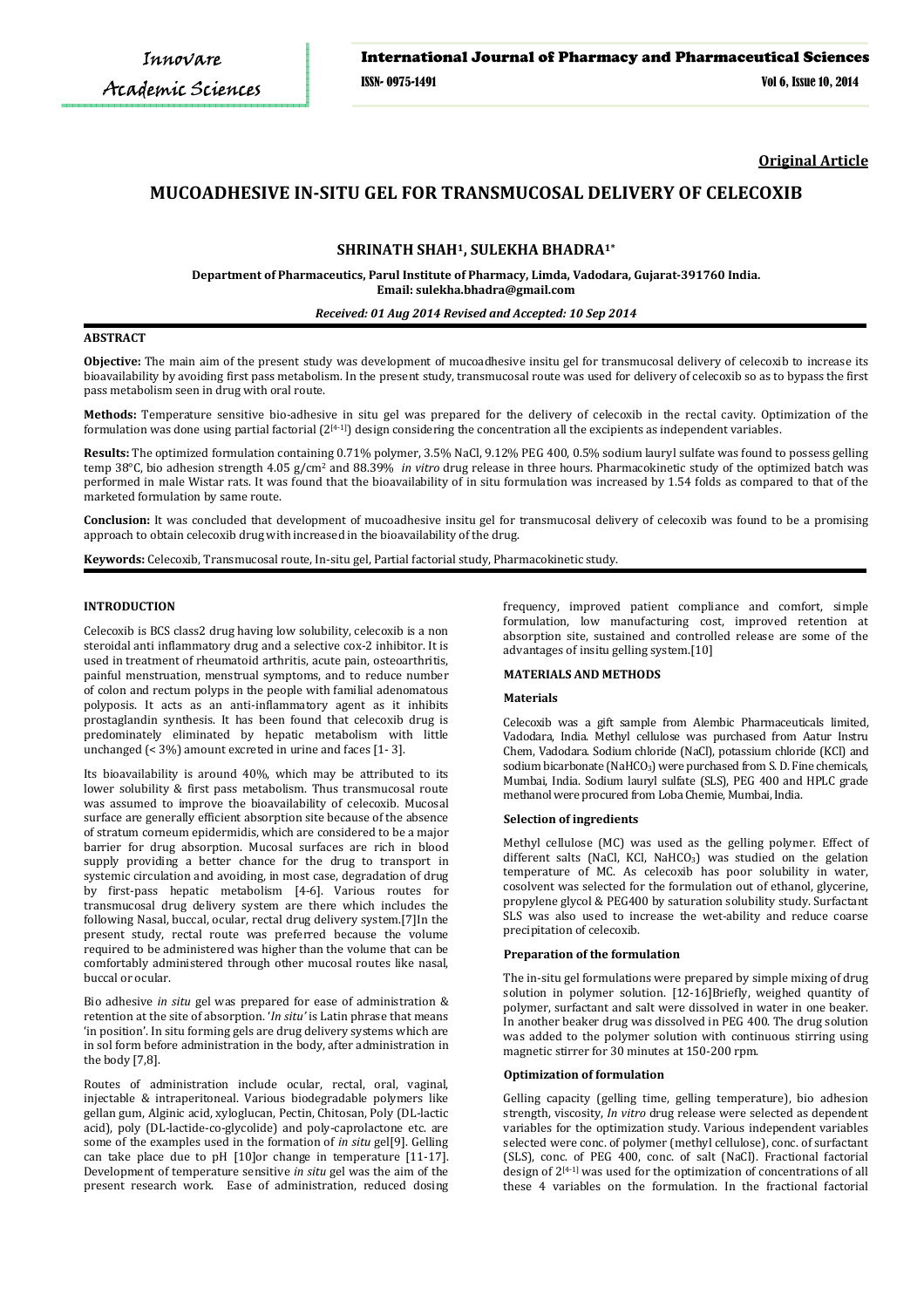design four factors were used and evaluated each at two levels and performing the experimental trials at all the eight possible combinations.

The model matrix design layout for  $2^{[4-1]}$  for fractional factorial design was developed according to Gareth [18]. Compositions of all the formulations are given in Table 1.

**Table 1: Compositions of Formulations F1-F8** 

| <b>Batches no</b> | Drug (mg) | Methyl cellulose (mg) | PEG 400 (ml) | Sodium chloride (mg) | $SLS$ (mg) | Water (q. s. ml) |
|-------------------|-----------|-----------------------|--------------|----------------------|------------|------------------|
| F <sub>1</sub>    | 750       | 75                    | 0.75         | 370                  | 75         | 15               |
| F <sub>2</sub>    | 750       | 225                   | 1.5          | 370                  | 75         | 15               |
| F3                | 750       | 225                   | 0.75         | 520                  | 75         | 15               |
| F4                | 750       | 75                    | 1.5          | 520                  | 75         | 15               |
| F5                | 750       | 225                   | 0.75         | 370                  | 150        | 15               |
| F6                | 750       | 75                    | 1.5          | 370                  | 150        | 15               |
| F7                | 750       | 75                    | 0.75         | 520                  | 150        | 15               |
| F <sub>8</sub>    | 750       | 75                    | L.5          | 520                  | 150        | 15               |

## **Evaluation parameters of** *in situ* **gel formulation**

## **Rheological property (viscosity)**

In rheological studies, viscosity determination of sample was done using Brookfield (DVLV-I+ PRO) prime model viscometer using spindle no 62. At angular velocity of 30 rpm and constant temperature (37±1°C), viscosity of all the formulations were measured. The average of three readings was used for determining the viscosity. Viscosity of the formulations were measured at two points before gelling and after gelling[12].

### **Gelling Capacity**

## **Gelling temperature**

The prepared formulation was taken in transparent glass vial. It was kept in a water bath maintained at constant temperature (starting at  $30 + 2$ °C). The glass vials were inverted and visually evaluated. If not gelled, the temperature of the water-bath was gradually increased till the sample started gelling[13].

## **Gelling time**

The gelling time of the formulations were determined by taking 2 ml of the formulation into a glass vial, which was placed in the water bath maintained at temperature 37+2°C. The time taken for gel formation was noted[13].

#### **Gel strength**

Gel strength was performed by noting down the time up to which it remains in the form of gel at constant temperature of (37+2°C) using water bath. [13]

## **Drug content**

Drug content was determined by dissolving 1 ml of formulation in methanol by shaking for few minutes. The concentration of celecoxib was determined at  $248.5 \lambda_{\text{max}}$  using UV spectrophotometer after suitable dilution against blank formulation treated in same manner[12-15].

### **Bioadhesive strength**

The bioadhesive strength was measured using a modified two arm balance with slight modification. [14-16] The biological membrane was fixed to the outer surface of the bottom of a 50 ml beaker with cynoacrylate adhesive and then placed in a 100 ml beaker. Accurately measured 1 ml formulation was converted into gel by exposing it to gelling temperature. The formed gel was transferred between the bottom of modified stainless steel pan and beaker. Initially, 50 gram preload was applied for the establishment of adhesion between gel and biological membrane. For all the formulations, preload time was kept constant. At the end of preload time another beaker was placed on the opposite pan. Water was added further drop by drop into the beaker until the membrane gets detached at the opposite end. The weight or mass in grams required to detach the pan from membrane gives the measure of bio-adhesive strength.

### *In vitro* **diffusion study**

*In vitro* diffusion study was performed using USP paddle II at 100 rpm, using 500 ml of Phosphate buffer pH 7.4 as the dissolution medium [12-14] and temperature was maintained at (37±1° C) throughout the study. In-situ gel formulation containing was inserted into dialysis bag. Both the sides of the dialysis bag were sealed to prevent leakage. The dialysis bag was then tied to the paddle, such that it remains immersed in the dissolution medium during the study.

## **Release kinetics**

The drug release data obtained were fitted to zero order, first order, Higuchi and Korsemeyer Peppas, Hixson– Crowell model to determine the mechanism and corresponding release rate from the *in situ* gel formulation. [14]

### *Ex-vivo* **permeation study**

*Ex-vivo* permeation study was done in Franz diffusion cell at 100 rpm at temp (37±1°C) using 40 ml of saline phosphate buffer as dissolution media.[15, 16] Buccal mucosa of goat was used as barrier membrane for the permeation study. The mucosa was stored overnight in saline phosphate buffer pH 7.4. The formulation (2 ml) was taken in donor compartment and 1 ml of sample was withdrawn at regular time interval and absorbance was measured at 248.5 λma**x**.

### *In vivo* **pharmacokinetic study**

The *In vivo* pharmacokinetic study was carried out as per the guidelines compiled by the CPCSEA, Ministry of culture, Government of India (vide approval to protocol PIPH 30/13 by CPCSEA 921/AC/05/CPCSEA). Eighteen male Wistar rats weighing 250±10 gm were used for the bioavailability study. The rats were divided into 3 groups containing 6 animals in each group. In first group 6 animals were given normal saline, second group was given *in situ* gel formulation, and last group was administered with marketed formulation (converted into suspension of equivalent strength). During the experiment, the animals were anesthetized using diethyl ether orally before rectal administration of the formulation. On experiment day animals were kept in metabolic cage and dose of 10mg/kg was given rectally (n=8) in animal using Reyls tube. Animals were anaesthetized at time of blood collection from the retro orbital plexus using glass capillary. Control groups of rats were administered with normal saline. [19-21]

The collected animal blood samples were analysed by using Bioanalytical method at regular time intervals for time period of 8 hours. The blood samples were taken in micro centrifuge tube, in that 8 mg of EDTA was added as anticoagulant to prevent blood clotting. Collected blood samples were centrifuge in refrigerated centrifuge for separation of plasma from the blood. Separated plasma (500 µl) was collected through micropipette and 1.5 ml of methanol was added and mixed properly so that protein gets precipitated. The mixture was centrifuged at 5000 rpm for 20 min**.**  After centrifugation supernatant was collected and analyzed by UV for determination of drug concentration. [19-21] Prior to sample analysis, a standard curve was prepared between 0.2-1.0 µg/ml by spiking plasma with known concentration of celecoxib.

Obtained plasma conc. was plotted against time. The maximum plasma concentration  $(C_{\text{max}})$  and time of peak concentration  $(T_{\text{max}})$ were directly determined from their respective plasma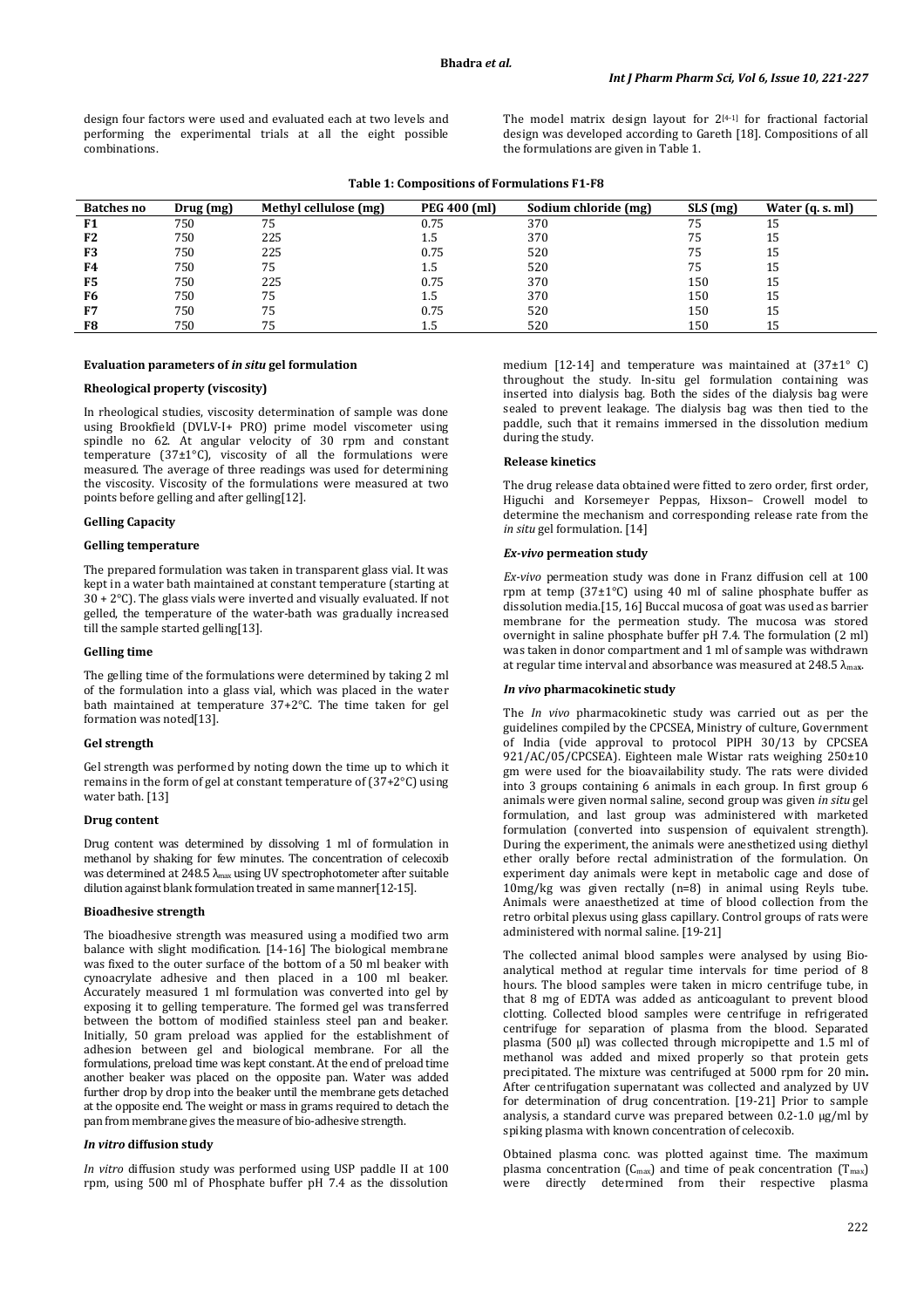concentration time profile. Non-compartment model was used for calculation of different pharmacokinetic parameters. Trapezoidal method was used to calculate the concentration time curve i. e. area under curve (AUC 0-t). [19]The total area under curve (AUC0-t) was calculated by:

AUC 
$$
0 - t = 1/2 \times (C1 + C2) (t2 - t1)
$$

Relative bioavailability (Fr) was calculated with reference to oral suspension using formula the relative bioavailability (Fr) at the same dose was calculated as

$$
Fr = \frac{AUC \text{ inside } 0 - t}{AUC \text{ marked formulation}} - t
$$

#### **RESULTS AND DISCUSSION**

Temperature sensitive in-situ gel for drug delivery have been reported to be formed using polymers like Pluronic F68 [11, 12] or derived chitosan [13]. Methyl cellulose was selected as the polymer as it is widely available semi-synthetic polymer. Though methyl cellulose has a gelation temperature above 70°C, its gelling temperature can be modified using salts [22-24].

### **Selection of ingredients**

In the screening studies carried out for selection of salt, NaCl was found to have reduced the gelling temperature of MC nearest to body temperature (Table 2).

**Table 2: Effect of different salts on gelling temperature of MC** 

| <b>Batches</b> | Conc. of methyl | Conc. of salt      | Gelling          |
|----------------|-----------------|--------------------|------------------|
| no.            | cellulose (%)   | (%)                | temperature (°C) |
| M8             | $1\%$           | NaCl (3%)          | $37^{\circ}$ C   |
| M9             | $1\%$           | KCI (4%)           | $40^{\circ}$ C   |
| M10            | $1\%$           | NaHCO <sub>3</sub> | $39^{\circ}$ C   |
|                |                 | (6%)               |                  |
| M11            | $0.5\%$         | NaCl (3%)          | $39^{\circ}$ C   |
| M12            | $0.5\%$         | KCI (4%)           | $42^{\circ}C$    |
| M13            | $0.5\%$         | NaHCO <sub>3</sub> | $40^{\circ}$ C   |
|                |                 | (6%)               |                  |

The solubility of celecoxib was checked in different solvent. Among these different solvents, solubility of celecoxib was found to be maximum in PEG 400. Thus PEG 400 was selected as co solvent to enhance the solubility of drug. In the screening study Effect of different conc. of co-solvent (PEG 400) on the gelling temperature of the polymer with milliequivalents (0.0595) 3% NaCl salt was studied. Significant effect of different conc. of PEG 400 with same salt was observed on the gelling temperature of polymer (Table 3). Thus, 10% PEG 400 was used as co-solvent.

#### **Table 3: Effect of co-solvent on gelling temp of MC-salt mixture**

| B. No.         | MC (%)  | Conc. of PEG 400 | <b>Gelling temperature</b> |
|----------------|---------|------------------|----------------------------|
| A1             | 0.5%    | 10%              | $41^{\circ}C$              |
| A <sub>2</sub> | 0.5%    | 5%               | $39^{\circ}$ C             |
| A3             | 1%      | 10%              | $38^{\circ}$ C             |
| A <sub>4</sub> | $1\%$   | 5%               | $36^{\circ}$ C             |
| A5             | $1.5\%$ | 10%              | $38^{\circ}$ C             |
| A6             | 1.5%    | 5%               | $33^{\circ}$ C             |

\* 3% NaCl in each formulation

### **Optimization study**

For an *in situ* gel preparation, Gelling capacity (gelling time, gelling temperature), bio-adhesion strength, viscosity, and *In vitro* drug release are critical quality attributes. So, these were selected as dependent variables. These variables were dependent upon the concentration of various ingredients such as polymer (methyl cellulose), salt (NaCl), surfactant (SLS), and co-solvent (PEG 400). Hence, they were selected as independent variables due to their significant effect on formulation. Since the number of independent factors is 4, only 2 levels were selected for optimization study. However, the full factorial design 24 gives rise to requirement of 16 batches. In order to reduce the requirements of experimental batches, fractional factorial design (2[4-1]) was used. In the fractional factorial design 4 factors were used and evaluated each at 2 levels and performing the experimental trials at all the 8 possible combinations.

## **Rheological properties**

The viscosity of all the formulations from F1 to F8 were measured at angular velocity of 20 RPM using spindle no 62 at constant temperature (Table 4).

|  | Table 4: Viscosity of formulations at room temperature before and after gelling |
|--|---------------------------------------------------------------------------------|
|--|---------------------------------------------------------------------------------|

| <b>Formulation batches</b> | Viscosity in cps (n=3) $\pm$ S. D before gelling at 25 <sup>o</sup> C         | Viscosity in cps (n=3) $\pm$ S.(D after gelling at 37 <sup>o</sup> C |
|----------------------------|-------------------------------------------------------------------------------|----------------------------------------------------------------------|
| F1                         | 95±1.58                                                                       | $945 \pm 2.0$                                                        |
| F <sub>2</sub>             | $232 \pm 2.78$                                                                | $3006 \pm 3.04$                                                      |
| F3                         | $201 \pm 2.51$                                                                | $2875.1 \pm 2.56$                                                    |
| F4                         | $103 \pm 1.52$                                                                | $1284 \pm 2.64$                                                      |
| F <sub>5</sub>             | $212 \pm 2.51$                                                                | 2586±2.51                                                            |
| F6                         | $86.5 \pm 2.08$                                                               | $645 \pm 1.18$                                                       |
| F7                         | $62.8 \pm 2.25$                                                               | $322 \pm 2.21$                                                       |
| F8                         | $202 \pm 1.52$                                                                | 2385±2.08                                                            |
|                            | ANOVA (Table 5) using DOE software suggested following equation for viscosity |                                                                      |

ANOVA (Table 5) using DOE software suggested following equation for viscosity:

Viscosity  $\,=\, +$ 679.74  $\,+\,$  1920.53  $\ast$  conc. of methyl cellulose  $\,+\,28.35\,*$  conc. of PEG  $\, *\, -$  84.73  $\ast$  conc. of NaCl  $\,-$  1074.05  $\ast$  conc. of surfactant

| Source                    | <b>Sum of Squares</b> | Df | <b>Mean Square</b> | <b>F</b> Value | p-value Prob> F |             |
|---------------------------|-----------------------|----|--------------------|----------------|-----------------|-------------|
| Model                     | 8.008                 | 4  | 2.002              | 67.49          | 0.0029          | Significant |
| Conc. of methyl cellulose | 7.377                 |    | 7.377              | 248.70         | 0.0006          |             |
| Conc. of                  | 40171.95              |    | 40171.95           | 1.35           | 0.3287          |             |
| <b>PEG400</b>             |                       |    |                    |                |                 |             |
| Conc. .of salt            | 14356.65              |    | 14356.65           | 0.48           | 0.5367          |             |
| Conc. of surfactant       | 5.768                 |    | 5.768              | 19.45          | 0.0216          |             |
| Residual                  | 88986.10              |    | 29662.03           |                |                 |             |
| Cor Total                 | 8.09                  |    |                    |                |                 |             |

It was found that conc. of polymer and conc. of surfactant have P value 0.0006 and 0.0216, respectively (i. e. p<0.05), which gives indication that there is significant effect of conc. of polymer and conc. of surfactant on viscosity of the formulation. Therefore, by eliminating non-significant terms, the reduced equation become.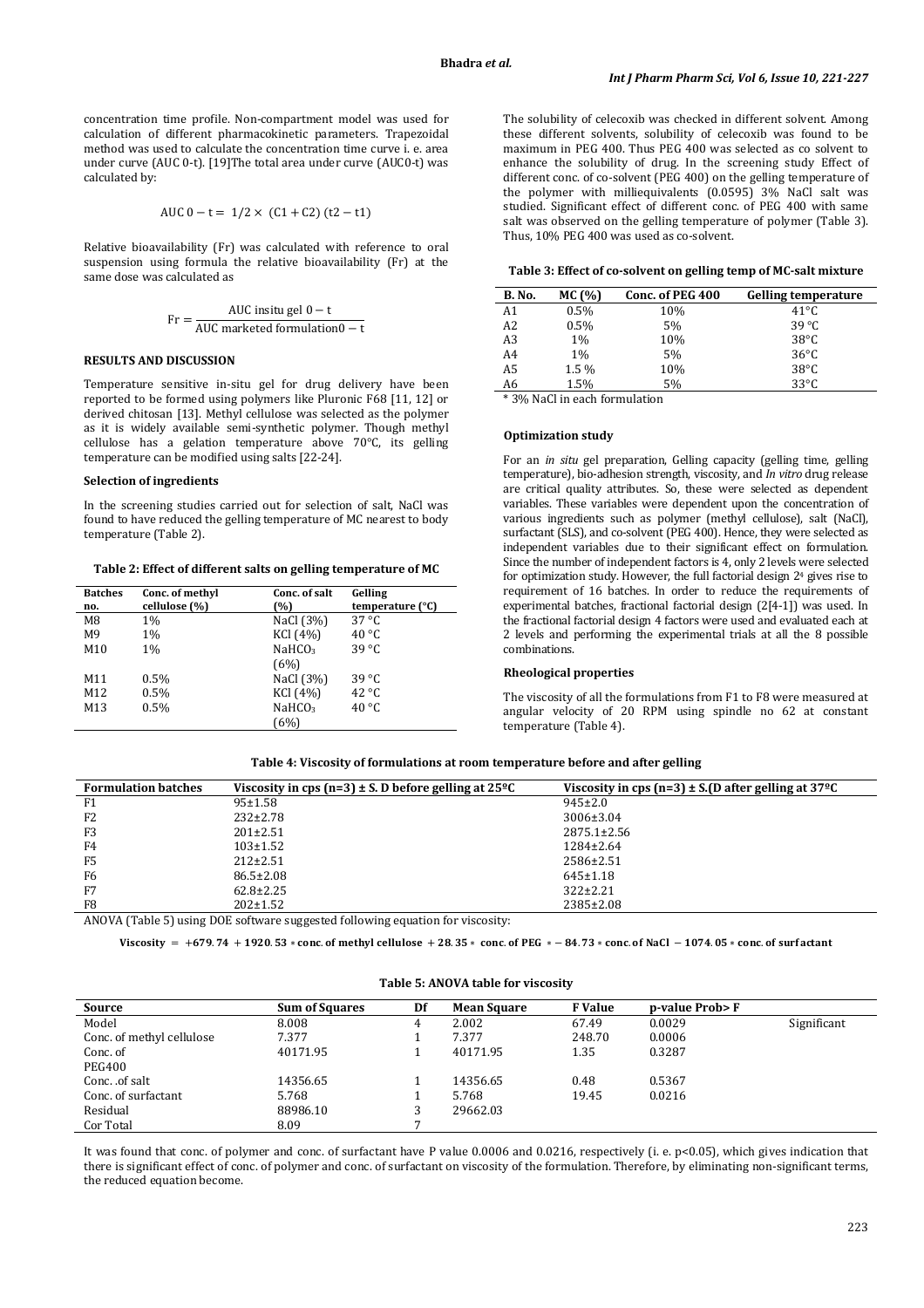$$
Viscosity = +679.74 + 1920.53 * conc. of methyl cellulose - 1074.05+ conc. of surfactant
$$

The positive value of coefficient indicates that viscosity of the formulation increases with increase in the concentration of methyl cellulose.

Whereas, with the increase in surfactant-conc., viscosity of the formulation decreases.

## **Gelling temperature**

Gelling temperature of all the formulations was between 34-43°C (Table 6).

The polynomial equation obtained from the model was

Gelling temp.  $= 29.56 - 1.38 * \text{conc. of methyl cellulose} + 0.58 * \text{conc. of PEG}$  $-0.63 * \text{conc. of NaCl} + 10.25 * \text{conc. of surface}$ 

## **Table 6: Gelling temperature & bio-adhesion strength of the optimization batches**

| <b>Formulation</b> | <b>Gelling temperature</b> | <b>Bioadhesion strength</b> |
|--------------------|----------------------------|-----------------------------|
| <b>batches</b>     | (°C) (mean±S. D, n=3)      | $(g/cm2)$ ± S. D (n=3)      |
| F <sub>1</sub>     | $37 \pm 1.0$               | $4.7 \pm 1.2$               |
| F <sub>2</sub>     | $36\pm2.2$                 | $5.8 \pm 2.2$               |
| F <sub>3</sub>     | $34 \pm 1.5$               | $6.5 \pm 2.3$               |
| F4                 | $39\pm2.5$                 | $4.3 \pm 1.0$               |
| F <sub>5</sub>     | $38+2.0$                   | $5.58 \pm 1.2$              |
| F <sub>6</sub>     | $43 \pm 2.1$               | $2.14 \pm 3.1$              |
| F7                 | 40±1.8                     | $2.91 \pm 2.9$              |
| F8                 | $38 + 1.1$                 | $5.12 \pm 1.2$              |

The statistical study of the data of response gelling temperature was analyzed by design expert and DOE software 9.0. Result of the ANOVA (Table 7) was obtained using DOE software

## **Table 7: ANOVA table for gelling temperature**

| Source                    | <b>Sum of Squares</b> | Df | <b>Mean Square</b> | <b>F</b> Value | p-value Prob> F |             |
|---------------------------|-----------------------|----|--------------------|----------------|-----------------|-------------|
| Model                     | 73.63                 | 4  | 18.41              | 65.44          | 0.0030          | Significant |
| Conc. of methyl cellulose | 3.78                  |    | 3.78               | 13.44          | 0.0351          |             |
| Conc. of                  | 16.53                 |    | 16.53              | 58.78          | 0.0046          |             |
| <b>PEG400</b>             |                       |    |                    |                |                 |             |
| Conc. .of salt            | 0.78                  |    | 0.78               | 2.78           | 0.1942          |             |
| Conc. of surfactant       | 52.53                 |    | 52.53              | 186.78         | 0.0008          |             |
| Residual                  | 0.84                  |    | 0.28               |                |                 |             |
| Cor Total                 | 74.47                 |    |                    |                |                 |             |

The conc. of polymer, conc. of PEG and conc. of surfactant showed significant impact on gelling temperature. Thus, the reduced equation for gelling temp. can be represented as:

## Gelling temp.  $= 29.56 - 1.38 * \text{conc. of methyl cellulose}$  $+ 0.58 * \text{ conc. of PEG} + 10.25$ \* conc. of surfactant

Gelling temperature of the formulation increased with increase in the concentration of PEG400 and Conc. of surfactant. The conc. of surfactant was found to have greater impact on gelling temp. The negative sign of coefficient of polymer conc. indicates gelling temp. of the formulation decreased with increase in conc. of MC.

### **Bioadhesion strength**

Bio adhesion strength was measured of all the formulation from F1 to F8 and results of the bio adhesion strength are given in Table 6. Table 8 depicts the results of ANOVA rom the obtained data. Relationship between the independent variables and bioadhesion strength was generated using DOE software

## Bio – adhesion strength

 $= 4.55 + 2.32 *$  conc. of methyl cellulose  $-0.11*$  conc. of PEG 400 + 0.19  $*$  conc. of NaCl  $-2.64 *$  conc. of surfactant

P values of conc. of MC & conc. of surfactant were found to be <0.05, indicating that there is significant effect of conc. of polymer & surfactant on bio-adhesion strength. Thus, bio-adhesion strength can be expressed as

## Bio – adhesion strength

 $= 4.55 + 2.32 * \text{conc. of MC} - 2.64$ \* conc. of surfactant

Bio-adhesion strength of the formulations were found to have increased with the increase in concentration of methyl cellulose and decreased with increase in conc. of surfactant.

## **Table 8: ANOVA table of bio-adhesion strength**

| Source                    | <b>Sum of Squares</b> | Df | <b>Mean Square</b> | <b>F</b> Value | p-value Prob> F |             |
|---------------------------|-----------------------|----|--------------------|----------------|-----------------|-------------|
| Model                     | 14.96                 | 4  | 3.74               | 21.70          | 0.0150          | Significant |
| Conc. of methyl cellulose | 10.76                 |    | 10.76              | 62.48          | 0.0042          |             |
| Conc. of PEG 400          | 0.64                  |    | 0.64               | 3.71           | 0.1499          |             |
| Conc. of salt             | 0.068                 |    | 0.068              | 0.40           | 0.5732          |             |
| Conc. of surfactant       | 3.48                  |    | 3.48               | 20.23          | 0.0205          |             |
| Residual                  | 0.52                  |    | 0.17               |                |                 |             |
| Cor Total                 | 15.47                 |    |                    |                |                 |             |

#### **Table 9:** *In vitro* **drug release profile of Batches F1 to F8**

| Time (Hour) | In-vitro diffusion study |       |                |       |       |       |       |       |
|-------------|--------------------------|-------|----------------|-------|-------|-------|-------|-------|
|             | F1                       | F2    | F <sub>3</sub> | F4    | F5    | F6    | F7    | F8    |
|             |                          |       |                |       |       |       |       |       |
| 0.5         | 43.42                    | 21.12 | 30.79          | 44.27 | 23.33 | 45.52 | 38.55 | 27.61 |
|             | 64.91                    | 43.16 | 47.32          | 69.32 | 39.41 | 62.29 | 61.28 | 43.69 |
|             | 80.18                    | 57.81 | 60.32          | 83.12 | 57.81 | 80.69 | 83.64 | 57.77 |
|             | 96.20                    | 68.16 | 76.16          | 97.69 | 68.16 | 97.20 | 94.20 | 72.34 |
| 4           |                          | 80.98 | 85.12          |       | 78.69 |       |       | 88.80 |
|             |                          | 94.23 | 92.18          |       | 85.82 |       |       | 95.14 |

*In vitro* drug release for at 3 hours was taken as a parameter for comparison and results of ANOVA for the response are given in Table 10 using DOE software.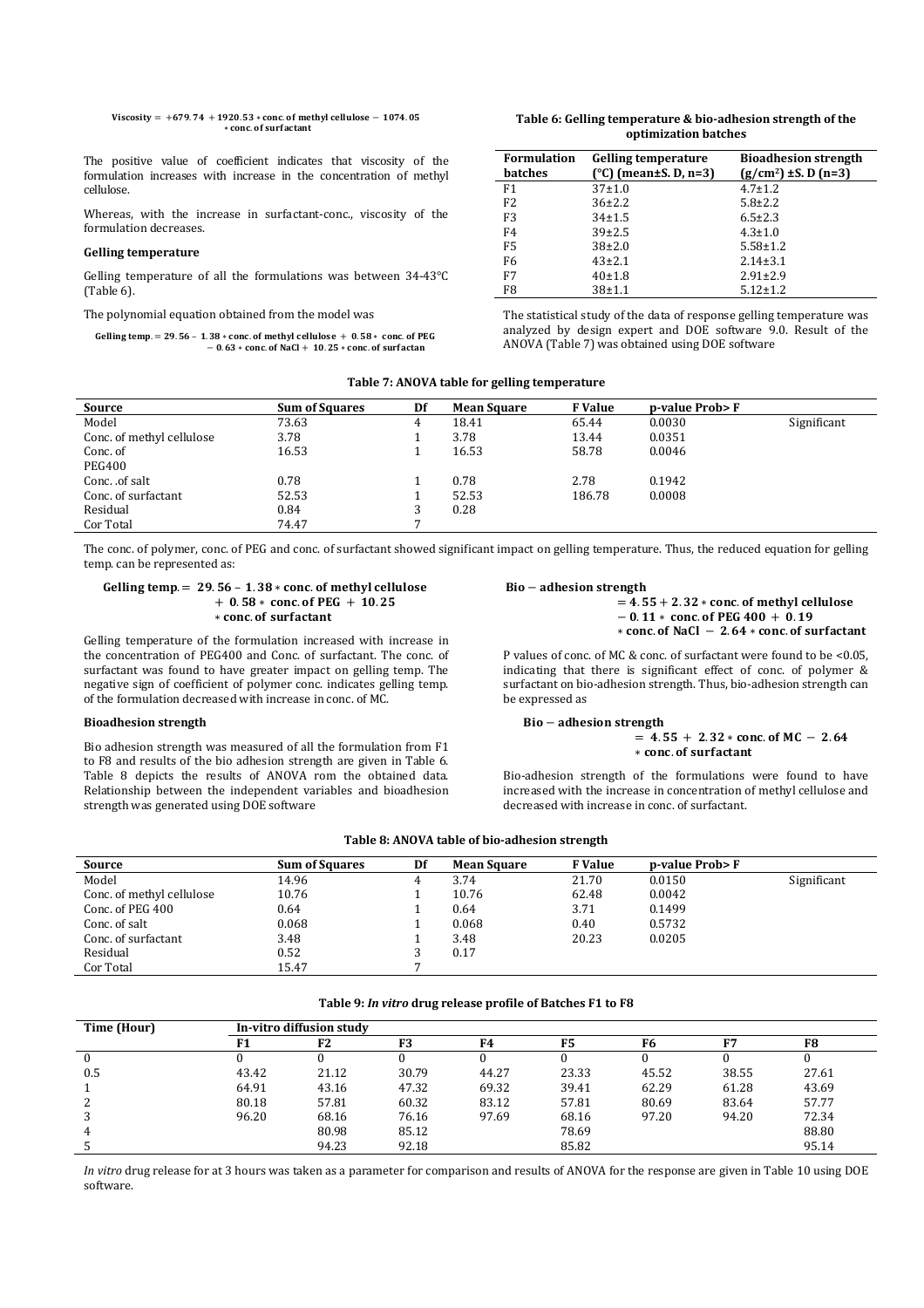| Table 10: ANOVA table for Response surface of In vitro drug release |  |
|---------------------------------------------------------------------|--|
|---------------------------------------------------------------------|--|

| Source                    | <b>Sum of Squares</b> | df | <b>Mean Square</b> | <b>F</b> Value | p-value Prob> F |             |
|---------------------------|-----------------------|----|--------------------|----------------|-----------------|-------------|
| Model                     | 1453.30               | 4  | 363.33             | 15.52          | 0.0241          | Significant |
| Conc. of methyl cellulose | 1412.46               |    | 1412.46            | 60.35          | 0.0044          |             |
| Conc. of PEG 400          | 4.18                  |    | 4.18               | 0.18           | 0.7012          |             |
| Conc. of salt             | 36.64                 |    | 36.64              | 1.57           | 0.2996          |             |
| Conc. of surfactant       | 0.029                 |    | 0.029              | 1.23           | 0.9742          |             |
| Residual                  | 70.22                 |    | 23.41              |                |                 |             |
| Cor Total                 | 1523.52               |    |                    |                |                 |             |

Concentration of polymer, PEG & surfactant caused decrease in the release rate, as evident from the following equation

## *In-Vitro* **drug release**

*In vitro* drug release of all the formulation was performed using saline phosphate buffer pH 7.4. Formulation F6 showed fastest *In vitro* release (97.2% in 3h) where as Formulation F5 followed slowest release pattern, releasing only 85.82% drug in 5h (Table 9)**.** 

## In vitro drug release

- $= 99.12 26.58$ \* conc. of methyl cellulose - 0.29  $*$  conc. of PEG + 4.28  $*$  conc. of NaCl
- $-0.24 * conc.$  of surfactant

But, only conc. of polymer showed p<0.05, implying that only MC concentration significantly guides the *In vitro* drug release. As expected, the release rate decreased with increase in polymer concentration. Thus, the reduced equation become

### In vitro drug release

 $= +99.12 - 26.58$ \* conc. of methyl cellulose

#### **Validation of optimization model**

The validation of the optimization model was carried out by preparing a checkpoint batch from the results of the overlay plot (Fig. 1) for the confirmation of the optimization of the formulation.



#### **Fig. 1: Overlay plot for formulation batches for validation of model**

The prepared checkpoint was further evaluated for all the responses for which equations have been generated. The experimental values of responses of the prepared checkpoint batch were near to the predicted values (Table 11) obtained from the overlay plot generated using 9.0. version of design expert software. Thus the model can be concluded as validated.

| Table 11: Characterization of check point (optimized) batch |  |  |  |
|-------------------------------------------------------------|--|--|--|
|-------------------------------------------------------------|--|--|--|

| S. No. | Responses                    | <b>Experimental value</b> | <b>Predicted value</b>   |
|--------|------------------------------|---------------------------|--------------------------|
|        | Gelling temperature          | 38.0 $\degree$ C          | 37.6 °C                  |
|        | Bio adhesion strength        | 4.05 g/cm <sup>2</sup>    | $4.28$ g/cm <sup>2</sup> |
|        | <i>In vitro</i> drug release | 89.33 %                   | 92%                      |
| -4.    | Viscosity cps                | 1389.50 cps               | 1411.12 cps              |

|                | Zero order release |       | <b>First order release</b> | <b>Hixon Crowell</b> |                | Higuchi model |       |       | Korsmever-Peppas model | Release mechanism        |
|----------------|--------------------|-------|----------------------------|----------------------|----------------|---------------|-------|-------|------------------------|--------------------------|
| $\mathbf{K}_0$ | D <sub>2</sub>     |       |                            | Kнс                  | $\mathbf{p}_2$ | Kн            | D2    |       | $\mathbf{R}^2$         | <b>Fickian diffusion</b> |
| 9.34           | 0.961              | 0.076 | 0.905                      | ).284                | 0.869          |               | 9.970 | 0.244 | 0.892                  |                          |
|                |                    |       |                            |                      |                |               |       |       |                        |                          |

**Table 12: Release kinetics of optimized formulation**



**Fig. 2:** *In vitro* **diffusion and** *ex***-***vivo* **permeation profile of optimized batch** 

According to the kinetic model fit analysis (Fig. 3), the formulation follows **Higuchi model** as it has highest R² value among the other models (Table 12).

The **'n' value** obtained from **Korsemeyer-Peppas model** was found to be around 0.244, which suggest that the formulation follows Fickian diffusion.

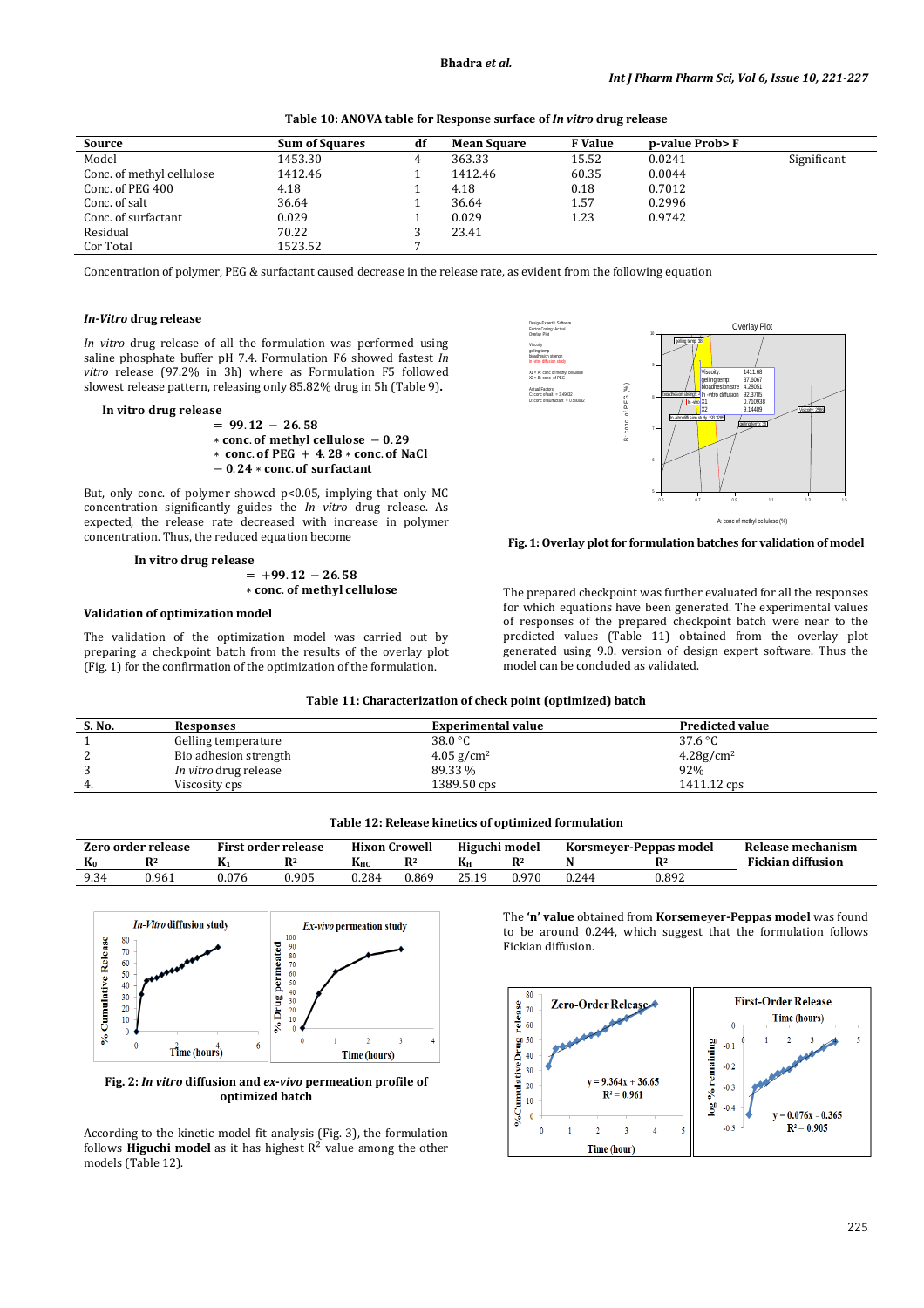



**Fig. 3: Release kinetics study of optimized batch** 

## *Ex-vivo* **permeation**

Exvivo permeation of the optimized batch was performed using Franz diffusion cell in saline phosphate buffer pH 7.4. The % Cumulative drug permeation was found to be 86.98% after 3 hours, which suggest similarity with the in-vitro release pattern (Fig. 2).

## *In vivo* **study of the optimized batch**

*In vivo* study was carried out for confirming our concept that rectal administration of the prepared in-situ gel may improve bioavailability of celecoxib. For this, a comparative study was done between the prepared formulation & marketed formulation given by same route in same concentration. Spectrophotometric bioanalytical method was developed for analyzing celecoxib in plasma having linearity ( $r^2$ = 0.992) within 0.5-1.0 mcg/ml. Results (Fig. 4, Table 13) showed that the AUC of celecoxib (370.63 µg/ml. hr) was found to be more than AUC of the marketed formulation (215.47 µg/ml. hr).



**Fig. 4: Comparative Plasma profile of** *in situ* **gel and marketed formulation** 

Thus, a 1.54 folds increase in bioavailability could be achieved with the formulated *in situ* gel formulation in comparison with the marketed formulation.

| <b>Formulation</b>   | $\mu$ g/ml<br>Umax<br>. . | m<br>$imax$ (hour | <b>AUC</b><br>$\mu$ (ug/ml.hr) | <b>: (Relative bioavailabilitv)</b> |
|----------------------|---------------------------|-------------------|--------------------------------|-------------------------------------|
| In situ gel          | 244.05                    |                   | 370.63                         |                                     |
| Marketed formulation | 139.24<br>139.44          |                   | 215<br>215.47                  | 1.54                                |

# **CONCLUSION**

Development of the *in situ* gel for transmucosal delivery of celecoxib by rectal route was attempted for the increasing the bioavailability of drug. The optimized batch, containing methyl cellulose (0.72%), PEG400 (9.14%), NaCl (3.49%) and surfactant (0.51%), showed gelling temperature near to body temperature with adequate bioadhesion strength and *In vitro* drug release profile. *In vivo* study of the optimized batch in male Wistar rat showed both AUC and Cmax of the *in situ* gel was more than those of the marketed formulation, with 1.54 folds increase in bioavailability by rectal route. Thus, the developed formulation can prove to be a better delivery option in critical pains.

## **CONFLICT OF INTERESTS**

Declared None

### **ACKNOWLEDGEMENT**

The authors are thankful to the pharmacology department of Parul Institute of Pharmacy for providing guidance to carry out the in-vivo study successfully.

## **REFERENCES**

- 1. Ceecoxib.Drug bank, Aug 28,2013. Available at:www. drugbank.ca/drug/DB08822
- 2. United States Pharmacopeia. The official compendia of standards.  $36<sup>th</sup>$  Revision;  $31<sup>st</sup>$  Edn. 2013. p. 2897.
- 3. Tripathi KD. Essential of Medical Pharmacology. 5<sup>th</sup> edition. Jaypee Brother's Medical Publisher's Ltd; 2003. p. 8.
- 4. Tangri P. Oral Mucoadhesive drug delivery system. Int J Biopharm 2011;2(6):36-46.
- 5. Patel AR. Mucoadhesive drug delivery systems. Int J Pharm Life Sci 2011;2(6):848-56.
- 6. Khar A. Mucoadhesive drug delivery system. Drug Dev Ind Pharm 1997;23(5):489-515.
- 7. Sharma D, Tamar RS. In-situ gel system for ophthalmic preparation. Innov J Health Sci 2013;1(1):1-10.
- 8. Rathore KS. In situ gelling ophthalmic drug delivery system: An overview. Int J Pharm Sci 2010;2(4):30-4.
- 9. Mohan EC, Kandukuri JM, Allenki V. Preparation and Evaluation of In situ gels for ocular drug delivery. J Pharm Res 2009;2(6):1089-94.
- 10. Gratieri T, Samento EMR, Freitas OV, Lopez FV. A polaxmer/chitosan insitu forming gel with prolonged retention time for ocular delivery. Eur J Pharm Biopharm 2010;75(2):186-93.
- 11. Bromberg LE, Ron E. Temperature-responsive gels and thermo gelling polymer matrices for protein and peptide delivery. Int J Pharm 2011;4(1):217-50.
- 12. Rehman TU, Tavelin S. Chitosan in situ gelation for improved drug loading and retention in polaxamer 407 gel. Int J Pharm 2011;409:19–29.
- 13. Karade P, Shah RR, Chougule DD, Bhise SB. Formulation and evaluation of gel. J Drug Del Therap 2012;2(3):132-9.
- 14. Rathapon A, Thanasanchokpibull S. Optimization and evaluation of thermo responsive diclofenac sodium ophthalmic in situ gel. Int J Pharm 2011;411(2):128-35.
- 15. Bhatia HB, Sachan A, Bhandari A. Studies on thermo reversible mucoadhesive ophthalmic in situ gel of azithromyicin. J Drug Del Therap 2013;3(5):106-9.